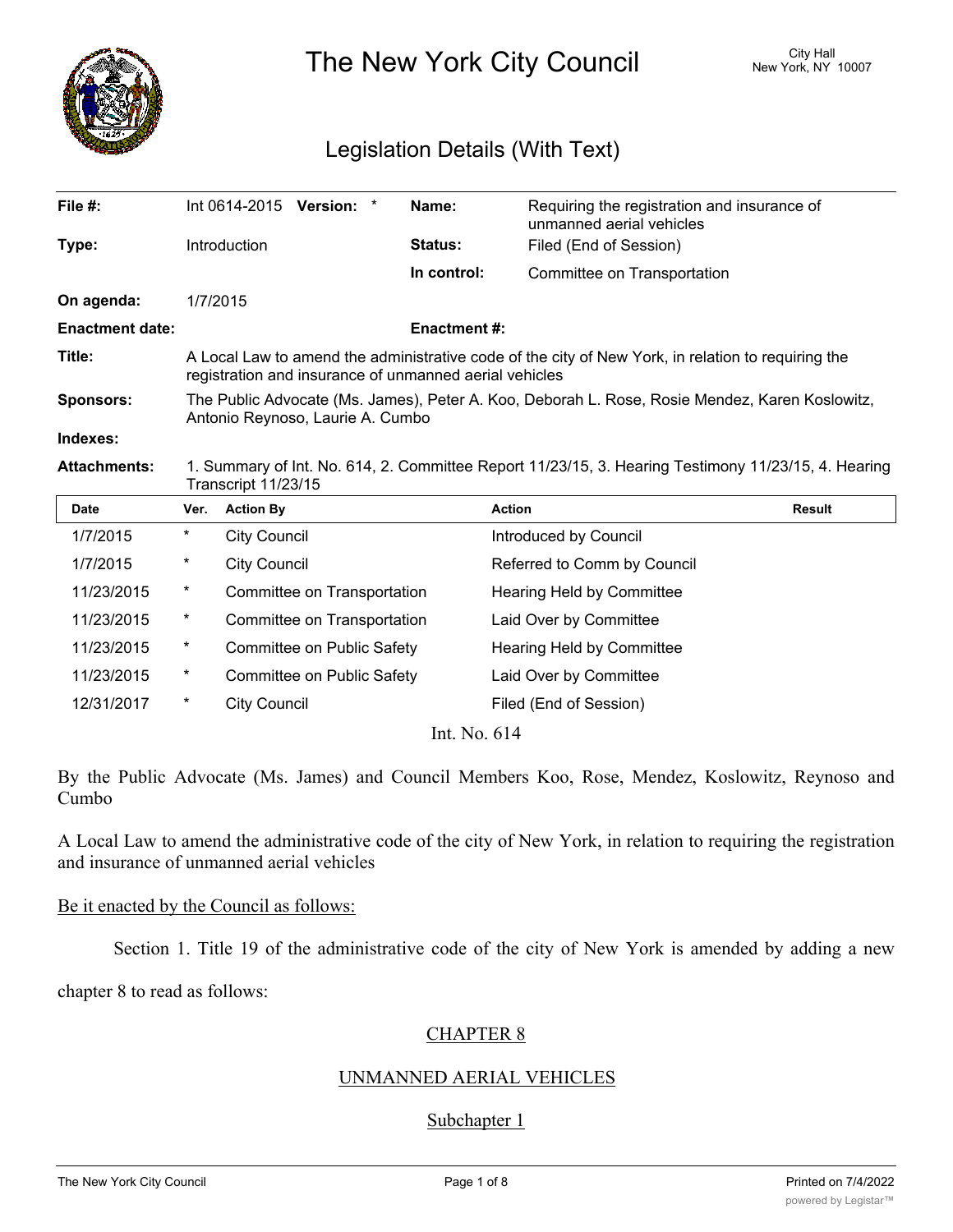## General Provisions

§ 19-8101 Definitions. As used in this chapter, the following terms have the following meanings unless otherwise expressly provided:

City airspace. The term "city airspace" means the airspace above the water, waterways and land within the jurisdiction of the city.

Lessee. The term "lessee" means a person that is entitled to possess a UAV pursuant to a lease agreement, conditional sales agreement or any similar agreement.

Operate. The term "operate" means to pilot, steer, direct, fly or manage a UAV in or through the air, whether from within the UAV or remotely. The term "operate" includes initiating or managing a computer system that pilots, steers, directs, flies or manages a UAV.

Owner. The term "owner" means a person that holds legal title to a UAV.

Toy aircraft. The term "toy aircraft" means (a) a glider or hand-tossed UAV that is not designed for and is incapable of sustained flight or (b) a UAV that is capable of sustained flight and is controlled by means of a physical attachment such as a string or wire. The term "toy aircraft" does not include a radio-controlled UAV.

UAV. The term "UAV" is an acronym that means unmanned aerial vehicle.

UAV-related incident. The term "UAV-related incident" means a collision, accident or near miss involving one or more UAVs.

Unmanned aerial vehicle. The term "unmanned aerial vehicle" means a vehicle capable of flight without a human pilot on board that is operated either autonomously by computers or by an individual from outside the vehicle.

# Subchapter 2

# Registration and Insurance

§ 19-8201 Definitions. § 19-8202 Registration. § 19-8203 Fee.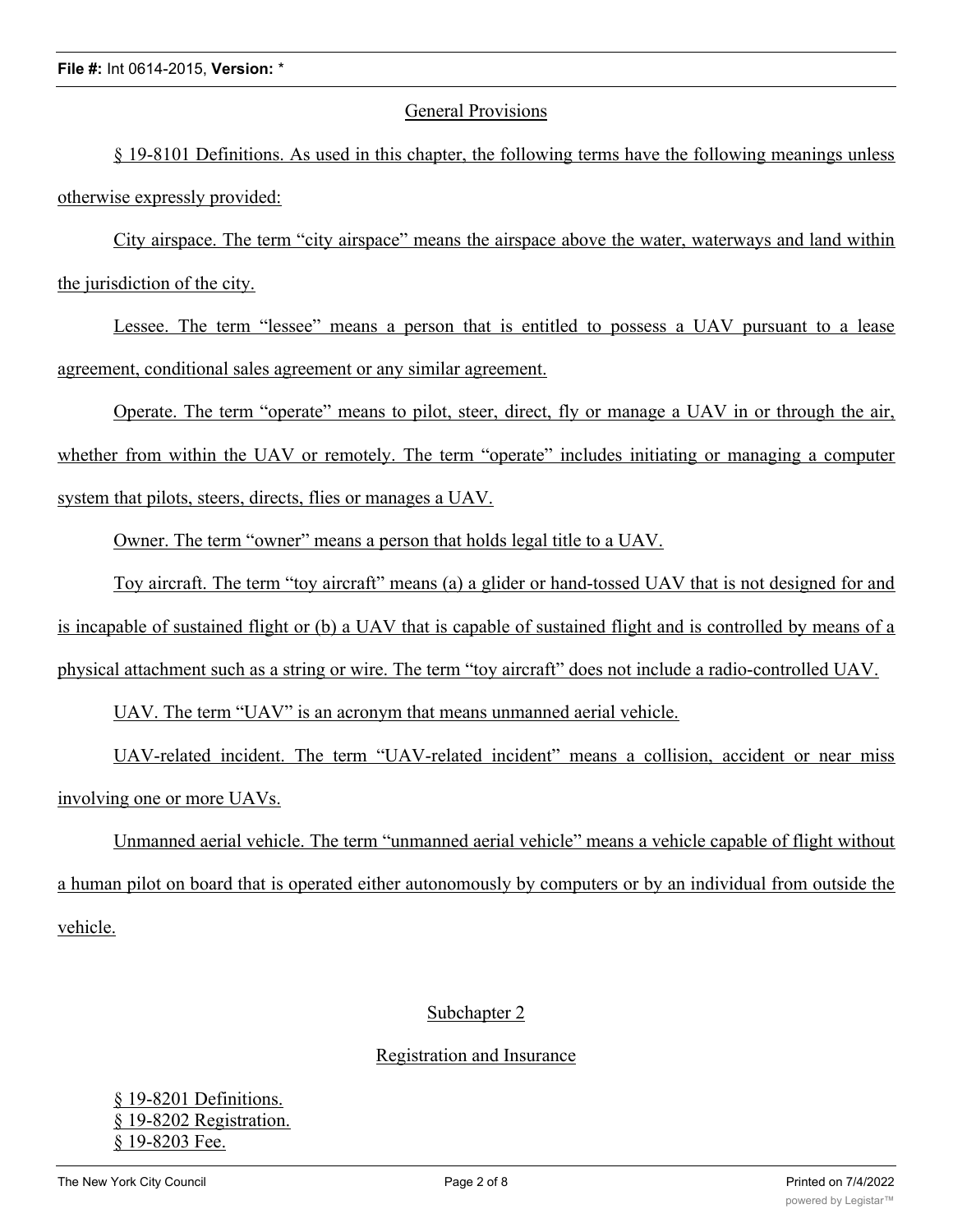§ 19-8204 Term. § 19-8205 Insurance. § 19-8206 Identification tag. § 19-8207 Exemptions. § 19-8208 Penalties. § 19-8209 Seizure. § 19-8210 Enforcement. § 19-8211 Rules. § 19-8212 Reporting.

§ 19-8201 Definitions. As used in this subchapter, the following term has the following meaning: False identification tag. The term "false identification tag" means an identification tag that was not issued by the department or that was issued by the department for a UAV other than the UAV to which it is affixed.

§ 19-8202 Registration. a. It is unlawful to operate a UAV in city airspace unless such UAV is registered with the department.

b. Each owner shall register, in the manner prescribed by the commissioner, each UAV belonging to such owner that will be operated in city airspace. Each owner shall provide the name, address and telephone number of the owner and, if applicable, the lessee of the UAV being registered and the make, model and serial number of such UAV. Each owner shall furnish proof of insurance as required by section 19-8205. Each owner also shall indicate whether such UAV has previously been registered with the department, including by a prior owner or lessee, and if so shall provide the unique number or other identifier assigned to such UAV by the commissioner pursuant to the previous registration. Where an owner is unable to provide the serial number of a UAV, the commissioner shall specify alternative identifying information that the owner shall provide to satisfy the requirements of this subdivision.

c. Within fourteen days of any change in the information provided to the department pursuant to this section, the owner of the UAV for which such information has changed shall report such change to the department in a manner prescribed by the commissioner.

d. Each owner seeking to renew a registration pursuant to this section shall submit a new registration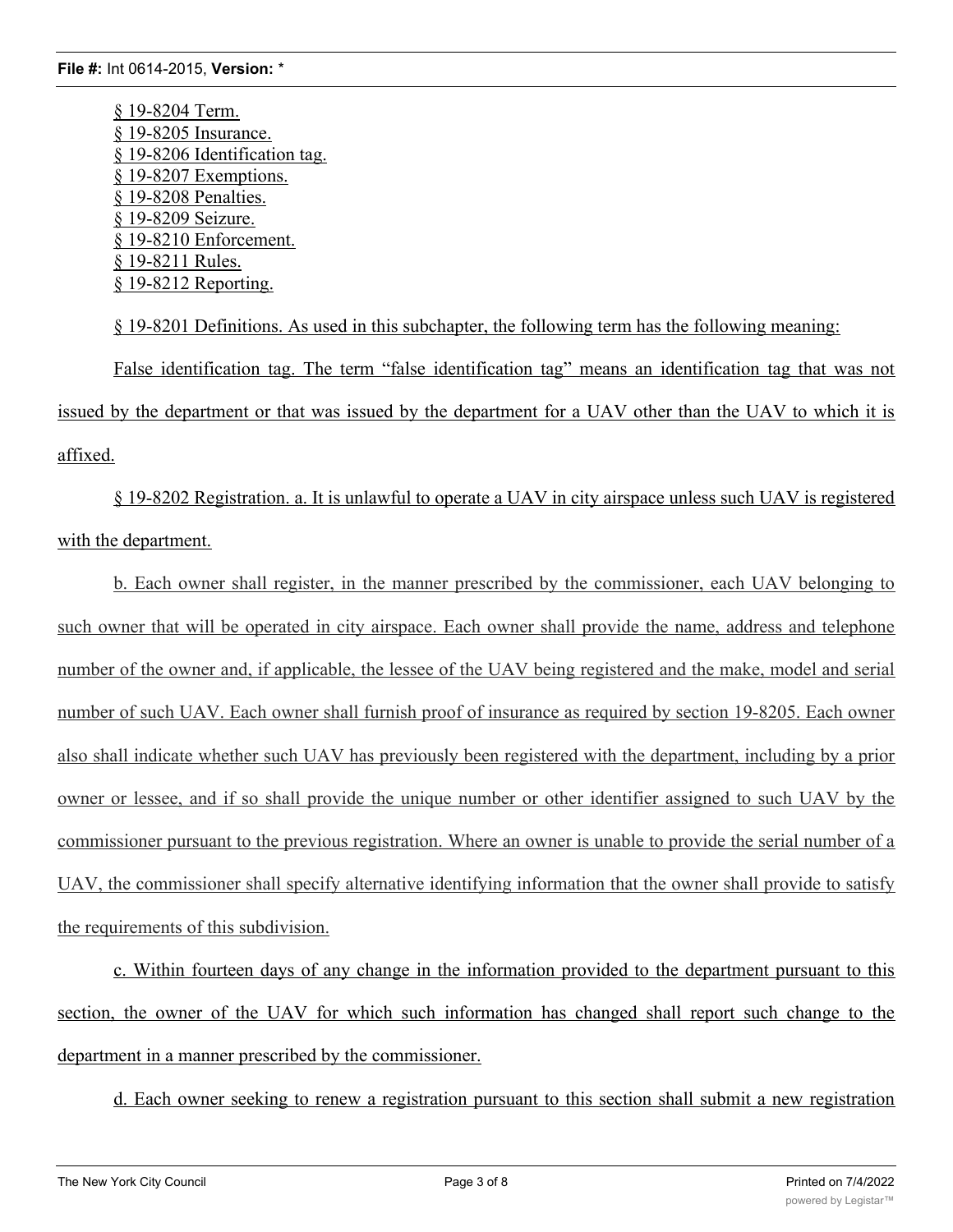form under subdivision b of this section and shall meet all other requirements for a new UAV registration, except that the commissioner may specify a renewal fee that is different from the fee for a new registration and may permit an owner that renews a UAV registration to use the same identification tag that was issued with the original registration pursuant to section 18-8206 where such identification tag is in good condition.

§ 19-8203 Fee. An owner registering a UAV shall pay a fee, as prescribed by the commissioner. The commissioner may prescribe a renewal fee that is different from the fee for a new registration.

§ 19-8204 Term. A registration pursuant to this subchapter is valid for two years.

§ 19-8205 Insurance. a. It is unlawful to operate a UAV in city airspace unless such UAV is insured under a policy of liability insurance that insures the owner, any lessee and any operator of the UAV and provides, at minimum, the following protection:

1. For personal injury or death of one person, one hundred thousand dollars (\$100,000);

2. For personal injury or death to more than one person in one accident, three hundred thousand dollars (\$300,000), with a maximum of one hundred thousand dollars (\$100,000) for each person; and

3. For property damage, fifty thousand dollars (\$50,000).

b. Each policy of liability insurance maintained pursuant to this section shall name the city as an insured party.

c. Each UAV owner or lessee shall notify the commissioner of any modification, amendment, cancelation or substitution of an insurance policy required by this section within fourteen days of the date of the notice to the UAV owner or lessee of such modification, amendment, cancelation or substitution.

§ 19-8206 Identification tag. a. It is unlawful to operate a UAV in city airspace unless a valid identification tag issued by the department is duly affixed to such UAV.

b. Within fifteen days after receiving a completed UAV registration form, the commissioner shall issue an identification tag containing a unique number or other identifier for the registered UAV, which the commissioner shall record on such UAV's registration form. Each such tag shall be made of a lightweight,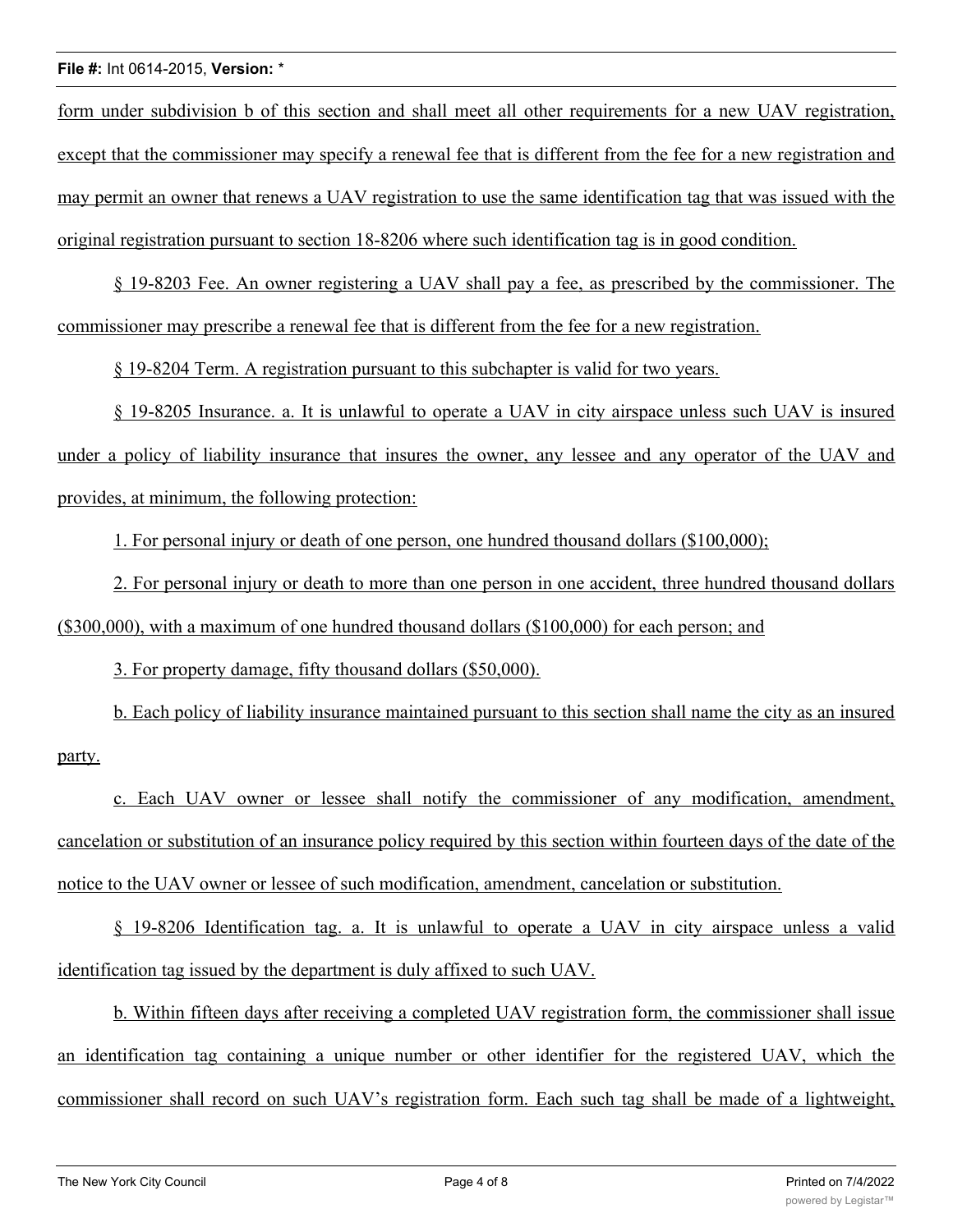tamper-proof and weatherproof material and shall be proportional in size to the UAV for which it is issued. The commissioner shall prescribe further specifications regarding the material, form, design and dimensions for each such tag.

c. The identification tag shall be affixed securely to a conspicuous and permanent part of the UAV for which it is issued.

d. A person may not transfer an identification tag to another person unless:

1. The identification tag is transferred with the corresponding UAV as part of a transfer of ownership or lease of the UAV;

2. The subsequent owner or lessee duly updates the UAV registration; and

3. The commissioner approves the use of the same identification tag for the UAV.

e. It is unlawful to affix a false identification tag to a UAV.

§ 19-8207 Exemptions. The following are exempt from the requirements of this subchapter:

a. Toy aircraft.

b. UAVs that are transported within the city but are not operated in city airspace.

c. UAVs that are air carriers pursuant to section 40102 of title 49 of the United States code.

§ 19-8208 Penalties. a. A person who operates a UAV that is required to be registered pursuant to this subchapter and is not so registered shall be liable for a civil penalty of two hundred fifty dollars (\$250) for a first violation and seven hundred fifty dollars (\$750) for each subsequent violation.

b. A person who operates a UAV without a registration tag affixed, if such a tag is required by this subchapter to be affixed to such UAV, shall be liable for a civil penalty of one hundred dollars (\$100) for a first violation and three hundred dollars (\$300) for each subsequent violation.

c. A person who knowingly affixes a false identification tag to a UAV shall be liable for a civil penalty of between three hundred dollars (\$300) and five hundred dollars (\$500) for a first violation, between five hundred dollars (\$500) and one thousand dollars (\$1,000) for a second violation, and between one thousand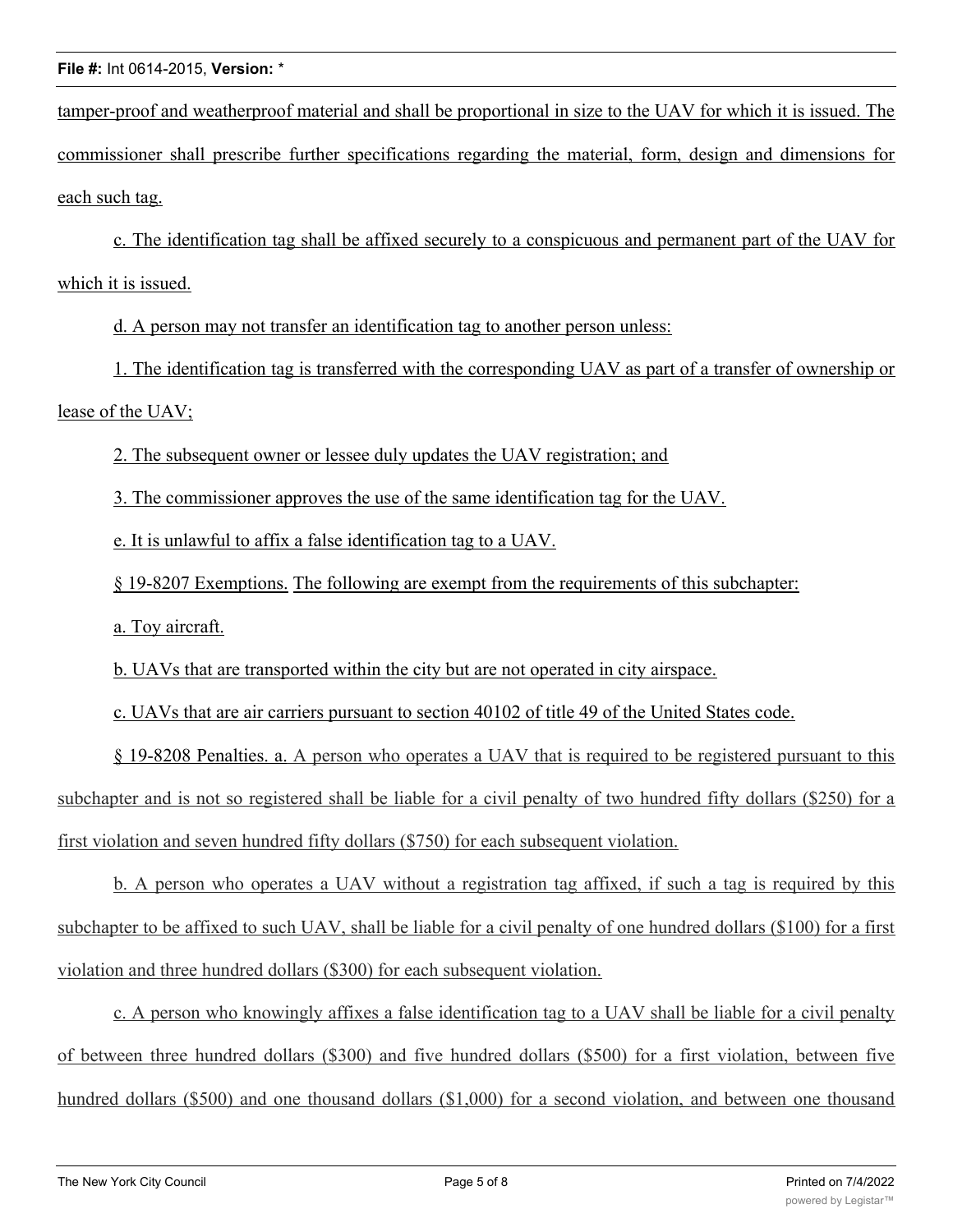dollars (\$1,000) and five thousand dollars (\$5,000) for each subsequent violation.

d. A person who knowingly submits false information to the department as part of a registration under this subchapter shall be liable for a civil penalty of between three hundred dollars (\$300) and one thousand dollars (\$1,000) for each form submitted by the person that contains false information.

e. A person who operates a UAV that is required to be insured pursuant to this subchapter and is not so insured shall be liable for a civil penalty of two hundred fifty dollars (\$250) for a first violation and seven hundred fifty dollars (\$750) for each subsequent violation.

f. The penalties set forth in this section shall be in addition to any other penalty imposed by law. Where this section provides a range of penalties for a violation, the commissioner shall determine the penalty to be imposed within such range.

§ 19-8209 Seizure. a. Any person authorized to enforce this subchapter may seize a UAV that is in violation of this subchapter. A UAV seized pursuant to this section shall be delivered into the custody of the department or another agency specified by the commissioner by rule. The commissioner shall hold a hearing to adjudicate the violation within five business days after the date of the seizure and shall render a decision within five business days after the conclusion of the hearing.

b. Where pursuant to such adjudication the commissioner finds no violation, the department shall release the UAV promptly upon written demand by the owner or lessee of the UAV.

c. Where pursuant to such adjudication the commissioner finds a violation of this subchapter, the department shall release the UAV upon payment by the owner of all applicable civil penalties and all reasonable costs of removal and storage.

d. The commissioner shall establish by rule the time within which UAVs that are not redeemed may be deemed abandoned and the procedures for their disposal.

e. Seizure of a UAV under this section, and any costs imposed incidentally to such seizure, shall be in addition to any other penalty or sanction provided for in section 19-8208.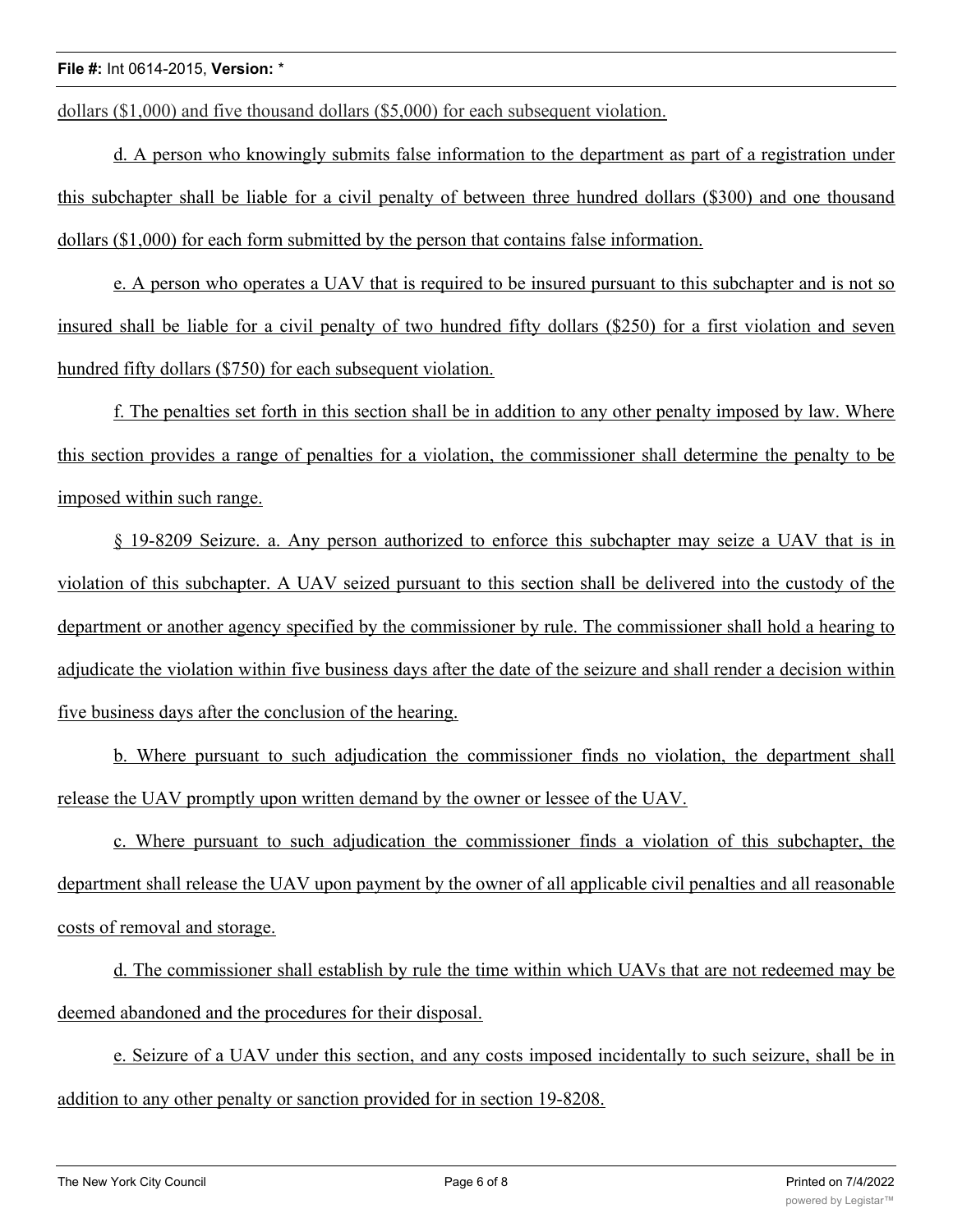§ 19-8210 Enforcement. The provisions of this subchapter and of rules and regulations promulgated pursuant to this subchapter may be enforced by any authorized officer or employee of the department, of the police department or of any other agency designated by the commissioner, or by any police or peace officer.

§ 19-8211 Rules. The commissioner may promulgate any rules and prescribe any forms necessary to carry out the provisions of this subchapter.

§ 19-8212 Reporting. a. The commissioner, in consultation with the police commissioner, shall submit one preliminary report and one final report to the mayor and the speaker of the council regarding the effectiveness of this subchapter and the rules promulgated thereunder at ensuring the safety of the public. The preliminary report shall be submitted no later than eight months after the effective date of the local law that added this subchapter and shall report information for the six-month period following the effective date of such local law. The final report shall be submitted no later than fourteen months after the effective date of the local law that added this subchapter and shall report information for the one-year period following the effective date of such local law.

b. Both the preliminary and final reports shall include the following information:

1. the number of UAV registrations;

2. the estimated rate of compliance with this subchapter;

3. the number of adjudications and seizures conducted pursuant to this subchapter;

4. the dollar amount of penalties imposed pursuant to this subchapter, disaggregated by violation;

5. the dollar amount of penalties imposed pursuant to this subchapter that were collected;

6. the number of UAV-related incidents occurring after the effective date of the local law that added this section;

7. whether such incidents involved fatalities, personal injuries or property damage; and

8. whether or not UAVs involved in such incidents were registered as required by this subchapter.

§ 2. The commissioner of transportation shall take measures to make the public aware of the